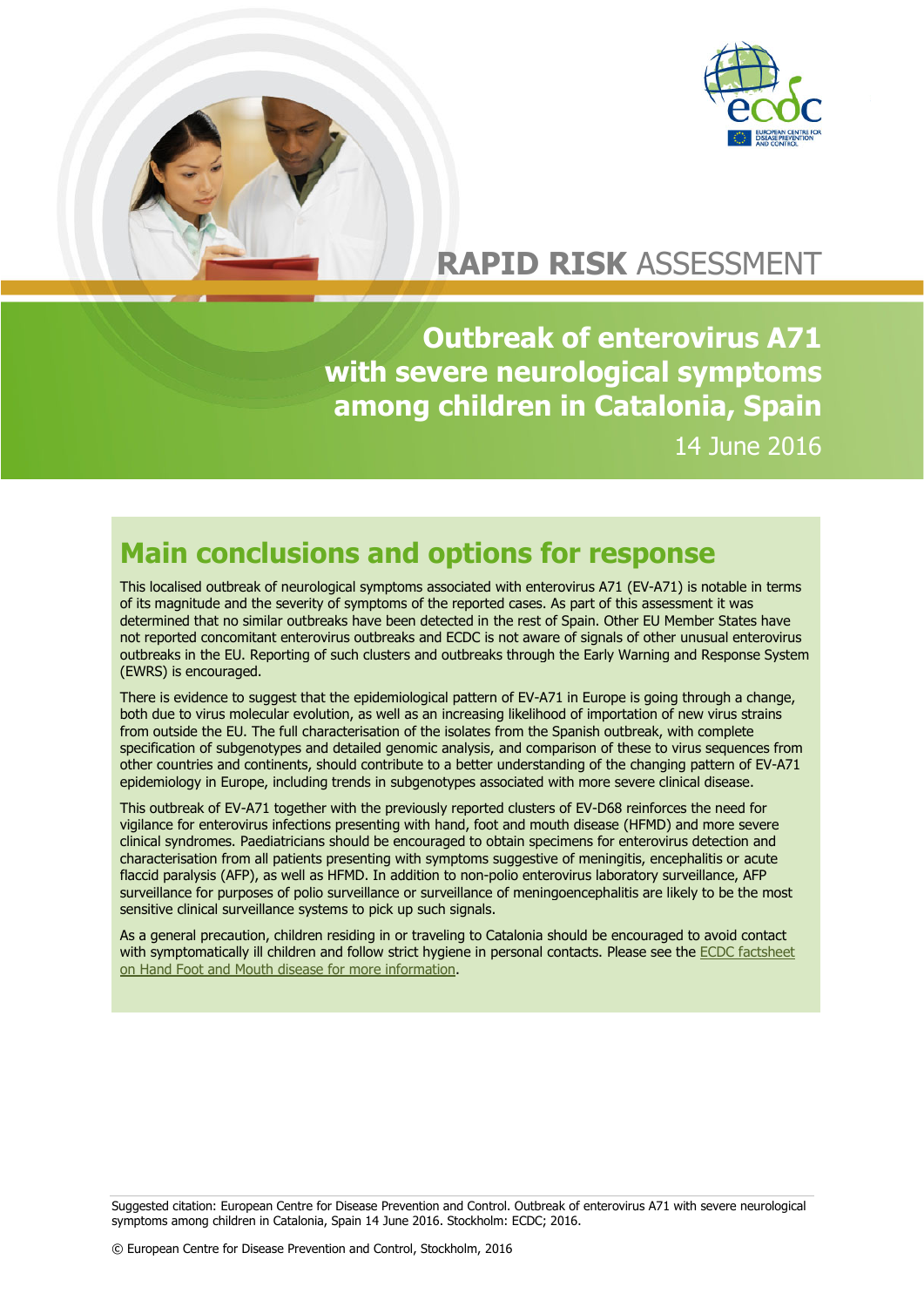# **Source and date of request**

ECDC internal decision, 7 June 2016.

# **Public health issue**

To assess the risk for EU/EEA countries related to the ongoing outbreak of enterovirus A71 with neurological complications among children in Catalonia, Spain.

### **Consulted experts**

**ECDC authors (in alphabetical order**): Eeva Broberg, Mike Catchpole, Denis Coulombier, Donato Greco, Josep Jansa, Kari Johansen, Thomas Mollet and Pasi Penttinen

**External reviewers:** Bruno Lina (CHU Lyon, France); Fernando Simón , Berta Suárez and Lucía García San Miguel (Ministerio de Sanidad, Servicios Sociales e Igualdad, Spain); Mireia Jané and Ana Martínez (Public Health Agency of Catalonia) and Mireia Jane (Departament de Salut, Generalitat de Catalunya)

ECDC acknowledges the valuable contributions of all experts. Although experts from the World Health Organization (WHO) reviewed the risk assessment, the views expressed in this document do not necessarily represent the views of WHO. All experts have submitted declarations of interest and a review of these declarations did not reveal any conflicts of interest.

# **Disease background information**

### **Enterovirus A71**

Enterovirus 71 (EV-A71), one of more than one hundred enteroviruses, belongs to the Human Enterovirus A species of the genus Enterovirus within the family Picornaviridae [1]. Enterovirus A species consists of 25 serotypes, including EV-A71 and coxsackievirus A16 (CV-A16) [2]. EV-A71 was first discovered in California (USA) in association with an outbreak of central nervous system (CNS) disease that occurred between 1969 and 1972 [3]. The current classification of enteroviruses is based on viral genome sequence and order of identification. Enteroviruses have a positive-stranded RNA genome and undergo constant evolutionary changes, like other RNA viruses. EV-A71 viruses are divided into six genogroups A to F [4], with only B and C known to be associated with outbreaks. Within the genogroups, subgenogroups exist and the subgenogroups B4, B5 and C4 are mainly restricted to Asian countries while C1 and C2 circulate mainly in Europe [5]. However, EV-A71 B5 has been reported. in France [6] and Denmark [7]. EV-A71 is antigenically related to CV-A16 [1]. Cross-immunity between EV-A71 genotype A and C4 has been demonstrated in vitro [8]. Enteroviruses are cytopathic, and tissue-specific cell destruction occurs during the infection. This causes much of the associated disease together with the infection-induced host immune response [1].

EV-A71 is transmitted primarily through the faecal-oral route but also by oral secretions, respiratory droplets, vesicular fluid or fomites [1]. The incubation period is one to three days [1]. In general, EV-A71 transmission in Europe is associated with limited local spread. An exceptional instance of wider geographical spread to other European countries occurred in relation to an outbreak in the Netherlands in 2007 [9]. European countries may experience several virus introduction events within a year. Sustained circulation in Europe depends on the proportion of susceptible hosts. Long-term survival depends on transmission across larger geographical areas such as Russia and Asia [9]. A study demonstrated that a transmission chain extended from Asia to five different EU countries and from there on to Canada in 2003–2005 [9].

#### **Clinical symptoms**

Most EV infections, including EV-A71, result in asymptomatic infection. Most symptomatic EV-A71 infections manifest as a self-limiting hand, foot and mouth disease (HFMD) and only a very small proportion of patients develop severe and life-threatening disease [10,11]. During HFMD, usually a mild febrile illness develops with papulovesicular rash on the palms and soles as well as oral ulcers [12]. EV-A71 infection can present also as herpangina which is characterised by febrile illness and multiple oral ulcers in the posterior oral cavity, anterior pharyngeal folds, uvula, tonsils and soft palate [12]. Children younger than 2 years of age may experience a more widespread rash. Alternatively, EV-A71 can present as respiratory tract infection, gastroenteritis, nonspecific rash, exacerbation of bronchial asthma, bronchiolitis and pneumonia [12]. Although EV-A71 often causes HFMD, some epidemics of EV-A71 have shown only very few cases of HFMD as was the case in Hungary in 1978 where the patients presented with aseptic meningitis, encephalitis or acute flaccid paralysis [13].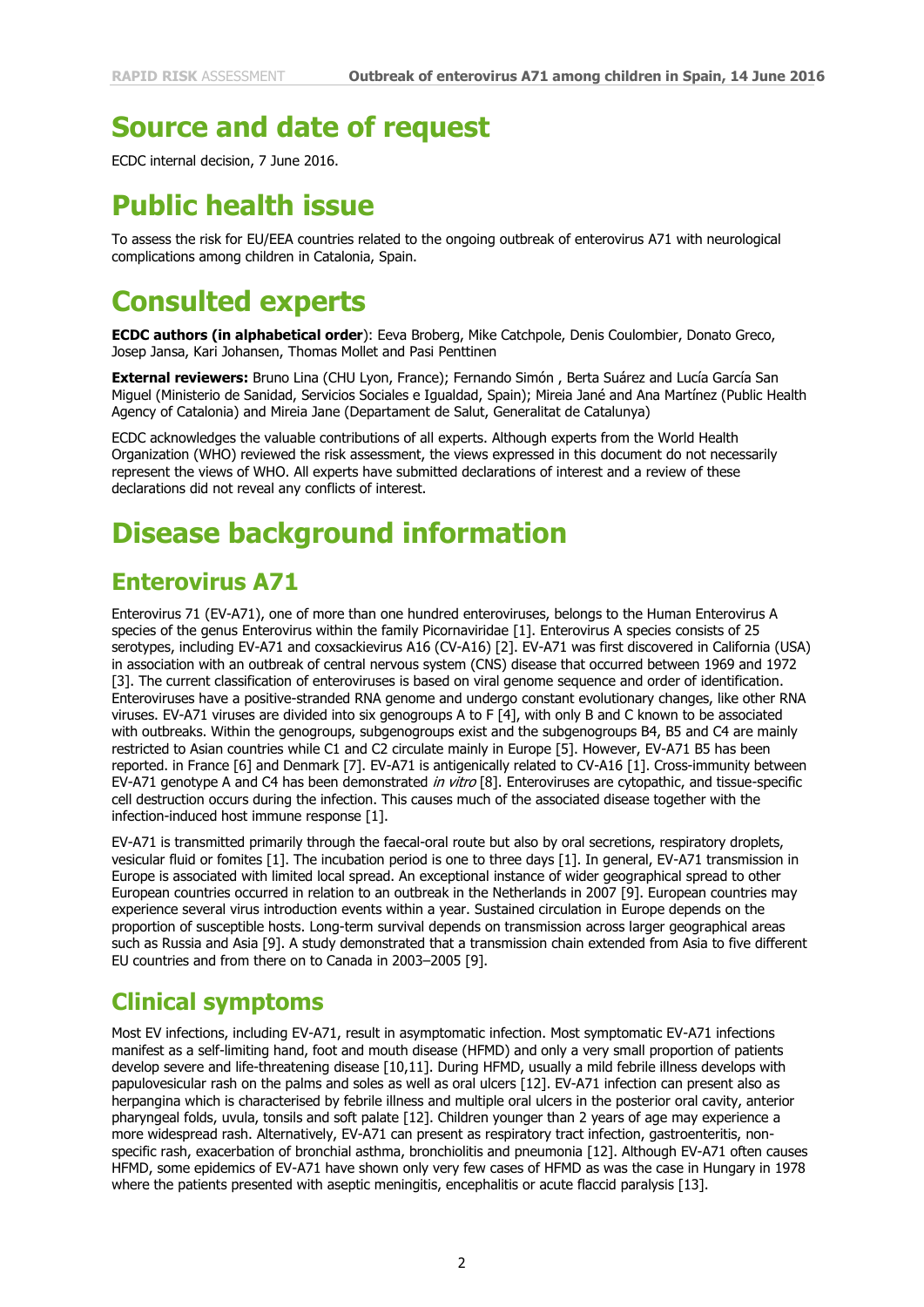Some outbreaks of HFMD caused by EV-A71 have been associated with fatal brainstem encephalitis, restricted largely to young children [14,15]. Severe HFMD can develop within 2–3 days after initially mild disease [16]. Median time from illness onset to death for severe HFMD cases mostly caused by EV-A71 was 3.5 days and from diagnosis to death 0.5 days [16]. Encephalitis is typically a brainstem encephalitis and is often accompanied by severe cardiorespiratory symptoms [12]. Febrile seizures with good recovery of consciousness are typically seen in patients younger than 2 years of age [12]. In Asia, brainstem encephalitis has been associated often with pulmonary oedema [12], which develops after 3-5 days of fever with acute and rapidly progressing cardiorespiratory failure and presents as shock, pulmonary oedema or haemorrhages requiring intensive care to prevent death [12], which is most commonly due to neurogenic pulmonary oedema [17]. In Asia, most of the severe outbreaks have been associated with the genotype B4, B5 and C4 [18].

EV-A71 can be shed a long time after recovery, in the throat up to 2 weeks after recovery from HFMD or herpangina and in stools up to 11 weeks [19].

#### **Long-term sequelae**

Severe EV-A71 infection can cause long-term cognitive and motor deficits [20]. In a study of 63 children following outbreaks in Taiwan over the last decade, 51 recovered without deficits , while out of the 12 children who were left with deficits, three died, and of the remaining nine, two had severe motor and respiratory failure [20]. A study in Australia reported that brainstem or motor dysfunction had resolved in 77% of the cases at two months and in 90% at 12 months, but focal paresis persisted at 12 months in five out of six patients with one patient requiring invasive ventilation; the patients seen initially with AFP or pulmonary oedema a had 15 times higher risk of developing motor dysfunction than patients with other symptoms [21].

Severe nervous system-related symptoms can be confirmed by magnetic resonance imaging (MRI) which will reveal inflammation, particularly in the anterior horns of the spinal cord, the dorsal pons and the medulla [12,21]. In the current Catalonian outbreak, magnetic resonance imaging (MRI) changes have been included as part of the case definition. Using a computerised tomography (CT) scan usually shows normal images [12].

#### **Laboratory diagnosis**

Real-time reverse-transcription PCR (RT-PCR) based diagnosis of EV-A71 is the most sensitive and rapid diagnostic method available and has become the standard method over virus isolation. Virus isolation is labourintensive and time-consuming and not practical for clinical decision-making [22]. EV-A71-specific primers are used to perform real-time RT-PCR directly from clinical specimens, on respiratory or rectal swabs, vesicle fluid, stool sample, cerebrospinal fluid (CSF), blood or urine [12,23]. In an Australian study, it was found that EV-A71 RNA was more commonly detected in faeces, rectal swabs and throat swabs than in CSF [21]. Hence, a negative CSF does not rule out an EV-A71 infection.

For reverse transcription-seminested PCR (RT-snPCR) assay from clinical specimens, universal detection of enteroviruses by targeting the conserved 5' untranslated region (UTR) can be used, especially with consensusdegenerate hybrid oligonucleotide primers [24]. An EV-A71-specific RT-PCR can also be set up [25]. Specific attention needs to be paid to the sequence of the recently circulating strains and to sequences of related enteroviruses, e.g. CV-A16 strains, to optimise the PCR primers.

For molecular epidemiology purposes, sequencing of the VP1 gene should be performed [22]. Genotyping provides more information than serotyping and the nucleotide sequence of VP1 can function as a surrogate for antigenic typing in order to distinguish EV serotypes [1]. Many EV serotypes share some antigenicity, e.g. EV-A71 and CV-A16. EV-A71 can also be detected by a neutralisation test following virus isolation in cultured cells. That requires a qualified type-specific antiserum which is not commercially or otherwise readily available [22]. The neutralisation assay also requires 5–7 days to be completed and is therefore not recommended for routine diagnosis of EV-A71 [22].

Despite all the laboratory methods for diagnosis, diagnosing an EV infection can be challenging. As asymptomatic EV infections are common, an identification of an EV in a patient sample does not prove disease causation. EV infections can also cause a wide variety of unspecific symptoms and therefore specimens may not be collected in the early phases of the symptoms for laboratory confirmation. CNS specimens have limited sensitivity for detection of EV, and it is uncommon to find virus in the CSF from encephalitis cases [1]. The highest sensitivity for EV detection is usually with stool specimens regardless of clinical presentation.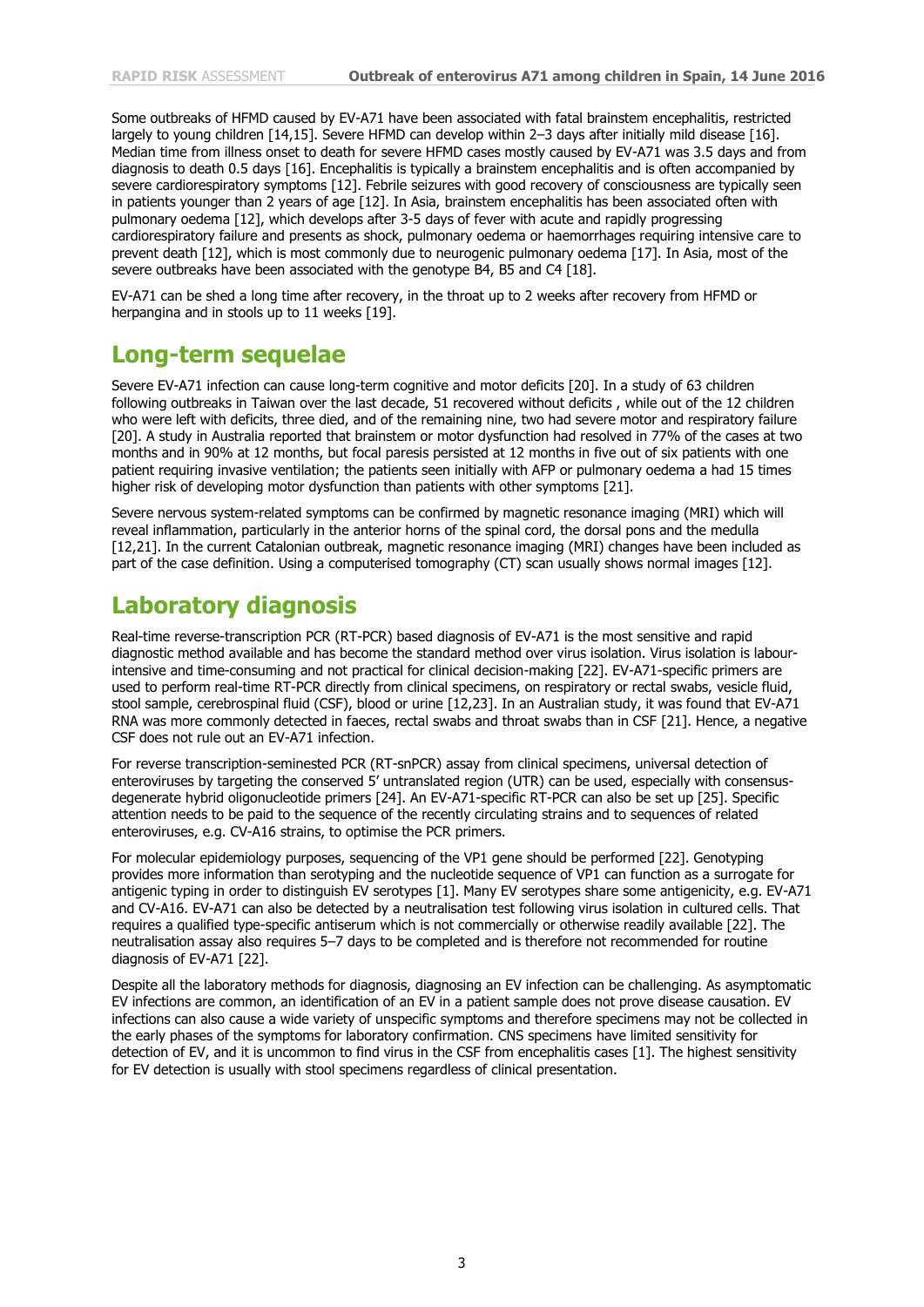#### **Antiviral treatment and vaccines**

There is no antiviral treatment for EV-A71 infections. Due to large outbreaks of EV71 in South-East Asia in the last decades, causing severe disease, several vaccine candidates have been developed in China, Singapore and Taiwan and tested in phase 1–3 clinical trials [26-28] . One vaccine candidate, a formaldehyde inactivated EV-A71 C4 subgenotype initially isolated and produced in Vero cells by China CDC and adsorbed to Al(OH)<sub>3</sub> as adjuvant, has been tested by Sinovac Biotech Co. Ltd, China, in a phase III clinical trial in a 2-dose schedule in children 6–35 months of age (n=10 245). Cross-reactivity to other EV-A71 geno- and subgenotypes needs to be investigated and confirmed as the evidence generated to date is limited. The phase III trial showed promising safety, immunogenicity and efficacy and the vaccine candidate was authorised for use in children by the Chinese Medical Product Agency December 30, 2015. The Chinese vaccine is currently not pre-qualified by WHO and no EV-A71 vaccine is licensed in the EU/EEA.

#### **Risk factors for EV-A71 infection**

An increased risk of a severe outcome has been associated with those of a younger age [29]. Furthermore, a study showed that patients who had two of the following three symptoms: peak temperature of 38.5°C or more, fever for three days or longer and a history of lethargy, experienced more severe outcomes [30]. Clinical screening for abnormal heart rate variability has been proposed as a predictor of impending cardiorespiratory failure [12]. A study from Thailand identified the following risk factors for severe outcome: age less than 1 year, absence of oral lesions, and drowsiness/lethargy [31]. Each extra day of symptoms since symptom onset and living in a rural area has been associated with a higher risk of mortality [16]. The risk for cardiopulmonary failure increased if patients had brainstem encephalitis and more CNS-regions involved [32].

#### **Incidence and earlier outbreaks**

The incidence of non-polio enterovirus infections in EU/EEA countries is unknown. In the Netherlands, an incidence of 26 per 100 000 neonates (age ≤30 days) has been estimated [33], although this study focused on non-polio enterovirus infected neonatal intensive care unit (ICU) cases. In Norway, 14.5% of children below two years of age had an EV-A71 infection based on a serial stool sampling of healthy infants in 2001–2003 [34]. In the USA, incidence varies from 3.2% in January to 50% in August and October in children below 90 days of age [35]. In China, based on a systematic review and meta-analysis of seroprevalence studies, 78% of neonates were seropositive to EV-A71, but the maternal antibodies waned by five months of age. Twenty-six percent of the one-year olds and 70% of the 5-year olds were positive for EV-A71 antibodies [36]. Comparison of seroprevalence of enteroviruses should take into account location, time and age, and therefore data from different years and locations cannot be compared [1]. A 7.2 million HFMD case surveillance registry study in China in 2010-2012, estimated the incidence of HFMD at 1.2 per 1 000 person-years. Every year, 500 to 900 reported deaths, mainly in young children have been reported with predominance of EV71 in severe cases [16]. The case-fatality rate was 0.03%, the case-severity rate 1.1% and the severe case-fatality rate 3.0% with highest incidence and mortality in children aged 12-23 months (38.2 cases per 1 000 person-years and 1.5 deaths per 100 000 person-years in 2012) [16].

EV-A71 has caused large epidemics in Asia and the Pacific region (China, Taiwan and Australia) where it is characterised by a high prevalence and severe outcomes often associated with the type C2 and C4 subgenogroups [37-40].

In temperate climates, enterovirus infections (EV) follow a seasonal pattern with highest incidence in the summer and autumn although outbreaks can extend to winters [1,35]. EV-A71 circulation shows a marked seasonal pattern from spring to fall in the northern hemisphere while this pattern is not observed in tropical areas were the seasonal distribution is homogenous [41,42]. The seasonal pattern of EV infection in Spain and in particular in Catalonia shows the highest incidence in spring, mid-April to the beginning of July, and with a second much smaller increase in November. Although the magnitude of the current outbreak is yet to be quantified, the time distribution of cases follows the usual pattern.

In recent years, severe sporadic cases of meningoencephalitis with EV-A71 were observed in France [41,43-45]. In the United Kingdom, a proportion of C1 and C2 strains (49% and 42%, respectively) [41] different from those reported between 1998 and 2006 (78% and 12 %) was observed [46], which confirms the changing pattern of EV-A71 subgenotypes coherent with their rapid genomic evolution. This was later confirmed by others [4,47]. Moreover, the EV-A71 circulation in Europe is being influenced by the importation of EV-A71 subgenotypes that have been infrequently detected in Europe [48,49]. As the population is largely immunologically naïve to these new subgenotypes, the infection can possibly present with a more aggressive clinical pattern.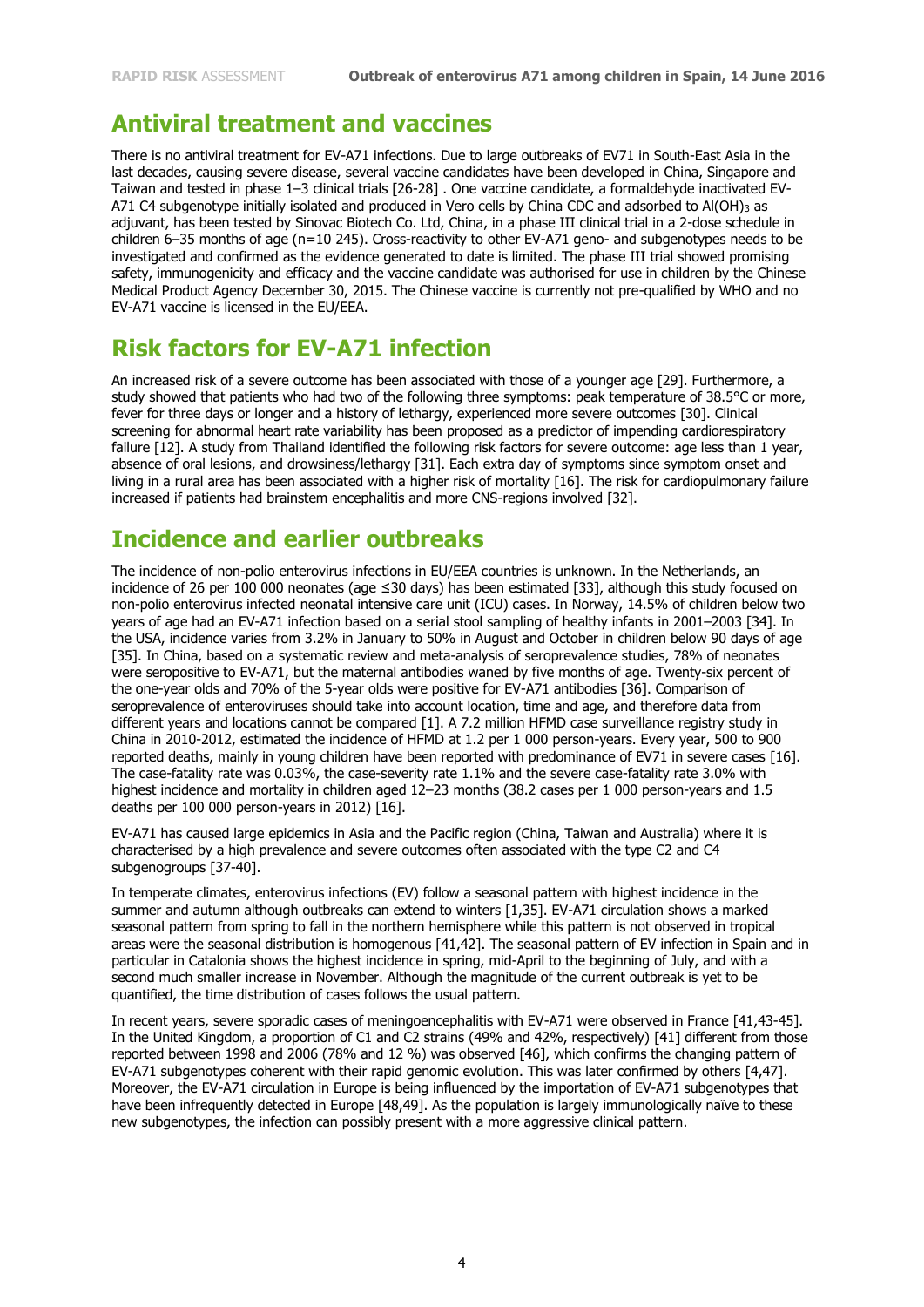A different epidemiological pattern has been observed in Europe (Table1). After the large outbreaks in Bulgaria and Hungary in the 1970s [50,51], the circulation of EV-A71 has not been associated with epidemics, but rather with sporadic, often mild cases, presenting mainly with HFMD [7,46,52,53] (Table 1). Similar genotypes of C and B to the ones detected in Asia were observed in Europe (Annex 1)**.** 

#### **Enterovirus surveillance and capacities to detect enteroviruses in EU/EEA countries**

ECDC reviewed the capacities in EU/EEA countries for enterovirus surveillance and detection of non-polio enteroviruses in the spring of 2016. The results are still pending full analysis. Based on preliminary analysis, most EU/EEA countries have good capacity to detect non-polio enteroviruses, as was shown in connection with the 2014 outbreak of enterovirus D68 [54]. Spain has surveillance for AFP and HFMD as well as enterovirus surveillance for respiratory specimens. The latter is a voluntary surveillance system.

### **Event background information**

An outbreak with neurological complications caused by enterovirus has been ongoing in Catalonia since mid-April 2016, affecting children up to ten years of age. As of 7 June, 87 cases of enterovirus infection with neurological complications have been reported, most of which have evolved favourably, but 22 of the cases remain in hospital, including seven in intensive care units. According to the information received from regional authorities, there are no deaths related to this outbreak. The cases are widespread in Catalonia. No cases have been identified from other areas in Spain [55].

As of 7 June, the onset of symptoms for the 87 documented cases ranged from 7 April to 6 June, with a peak around mid-May. The age of the cases ranges between three months and ten years (57 % between 1 and 2 years and 22% between 3 and 4 years). Fifty-eight per cent of cases are male and 42% are female, 26% of cases are classified as probable (encephalitis, in particular rhomboencephalitis, or AFP plus altered MRI) and 74% are confirmed (probable case plus positive sample for enterovirus) [56]. The main clinical symptoms associated with the cases are seizures, drowsiness and myoclonia. Twelve (14%) of the 87 cases required admission in ICU. Follow-up of cases will be carried out according to local clinical protocols.

Stool and respiratory specimens have tested positive for EV-A71 in this outbreak. Until 10 June, 11 cases were tested positive for both stool and nasopharyngeal swab specimens. Eight additional tested positive either in stool or nasopharyngeal specimen. This finding is consistent with the predominant circulation of EV-A71 in Spain this year according to the information obtained from the EV surveillance system in Spain.

### **ECDC threat assessment for the EU**

There are only four larger outbreaks of EV-A71 in Europe documented in the published literature. The last epidemics of EV-A71 infection in Europe occurred in Bulgaria in 1975 with over 705 cases, of which 149 developed paralysis and 44 died. Hungary had an outbreak of EV-A71 in 1978 with 323 cases (13 poliomyelitislike paralysis, 145 encephalitis, 161 aseptic meningitis, 4 HFMD). The current case definition used in Catalonia is highly specific and does not include cases with neurological symptoms without MRI confirmation or EV-71 cases without neurological symptoms. It is likely that there is ongoing transmission of EV-A71 in the population in Catalonia and these detected and reported cases represent only the severe end of the clinical picture. Thus far in Europe, EV-A71 has caused mostly asymptomatic infections and has been only occasionally associated with severe infection of the extent seen currently in Catalonia.

EV-A71 infection is transmitted from person to person by direct contact with nose and throat discharges, saliva, fluid from blisters, or the faeces of infected persons and therefore outbreaks are difficult to control. The virus can be shed up to 11 weeks after recovery in faeces, making the transmission within close contacts possible even when no symptoms in the primary case are visible. EV-A71 is the most neuropathogenic non-polio enterovirus in humans causing a variety of neurological diseases including aseptic meningitis, encephalitis, brainstem encephalitis and poliomyelitis-like paralysis. Therefore, EV-A71 outbreaks require careful assessment. As illustrated by the number of patients in Catalonia presenting with severe illness requiring admission to intensive care, the epidemic causes considerable burden on paediatric intensive care units.

Cross-border transmission of EV-A71 has been clearly documented in the scientific literature. Barcelona and Catalonia in Spain are popular destinations for tourism. Therefore the possibility exists of an infected child transmitting the disease in other EU Member States. However, the seasonal pattern of EV infection in Catalonia and in Spain and the apparent decline of the outbreak are reducing the risk of cross-border transmission. Most EU Member States are experiencing seasonal transmission of enterovirus only in early autumn. Therefore, outbreaks in other EU Member States related to the outbreak in Catalonia could be easier to identify.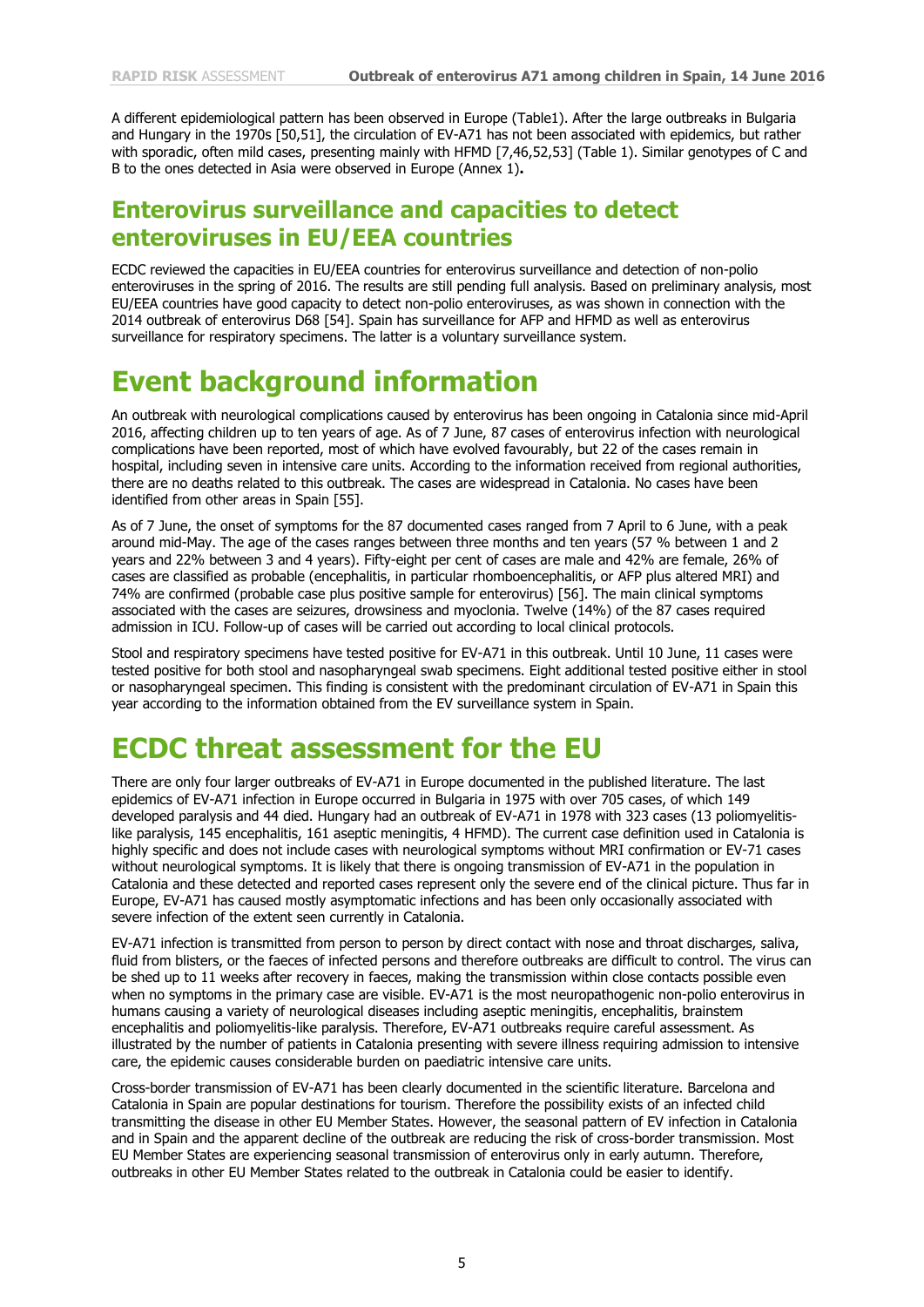The majority of EU/EEA Member States have adequate laboratory capacities to detect these viruses, however, the absence of coordinated EU surveillance for non-polio EV infection is a challenge for interpretation of the epidemiological pattern. The availability of advanced molecular methods for detection offer the possibility to respond in a timely manner and to understand new epidemiological trends and consider adequate response measures.

#### **Conclusions and options for response**

This localised outbreak of neurological symptoms associated with enterovirus A71 is notable in terms of its magnitude and the severity of symptoms of the reported cases. As part of this assessment it was determined that no similar outbreaks have been detected in the rest of Spain. Other EU Member States have not reported concomitant enterovirus outbreaks and ECDC is not aware of signals of other unusual enterovirus outbreaks in the EU. Reporting of such clusters and outbreaks through the EWRS is encouraged.

There is evidence to suggest that the epidemiological pattern of EV-A71 in Europe is going through a change, both due to virus molecular evolution, as well as an increasing likelihood of importation of new virus strains from outside the EU. The full characterisation of the isolates from the Spanish outbreak, with complete specification of subgenotypes and detailed genomic analysis, and comparison of these to virus sequences from other countries and continents should contribute to a better understanding of the changing pattern of EV-A71 epidemiology in Europe, including trends in subgenotypes associated with more severe clinical disease.

This outbreak of EV-71 together with the previously reported clusters of EV-D68 reinforces the need for vigilance for enterovirus infections presenting with HFMD and more severe clinical syndromes. Paediatricians should be encouraged to obtain specimens for enterovirus detection and characterisation from all patients presenting with symptoms suggestive of meningitis, encephalitis or AFP, as well as HFMD. In addition to non-polio enterovirus laboratory surveillance, AFP surveillance for purposes of polio surveillance or surveillance of meningoencephalitis are likely to be the most sensitive clinical surveillance systems to pick up such signals.

As a general precaution, children residing in or travelling to Catalonia should be encouraged to avoid contact with symptomatically ill children and follow strict hygiene in personal contacts. Please see the ECDC factsheet on Hand Foot and Mouth disease for more information [57].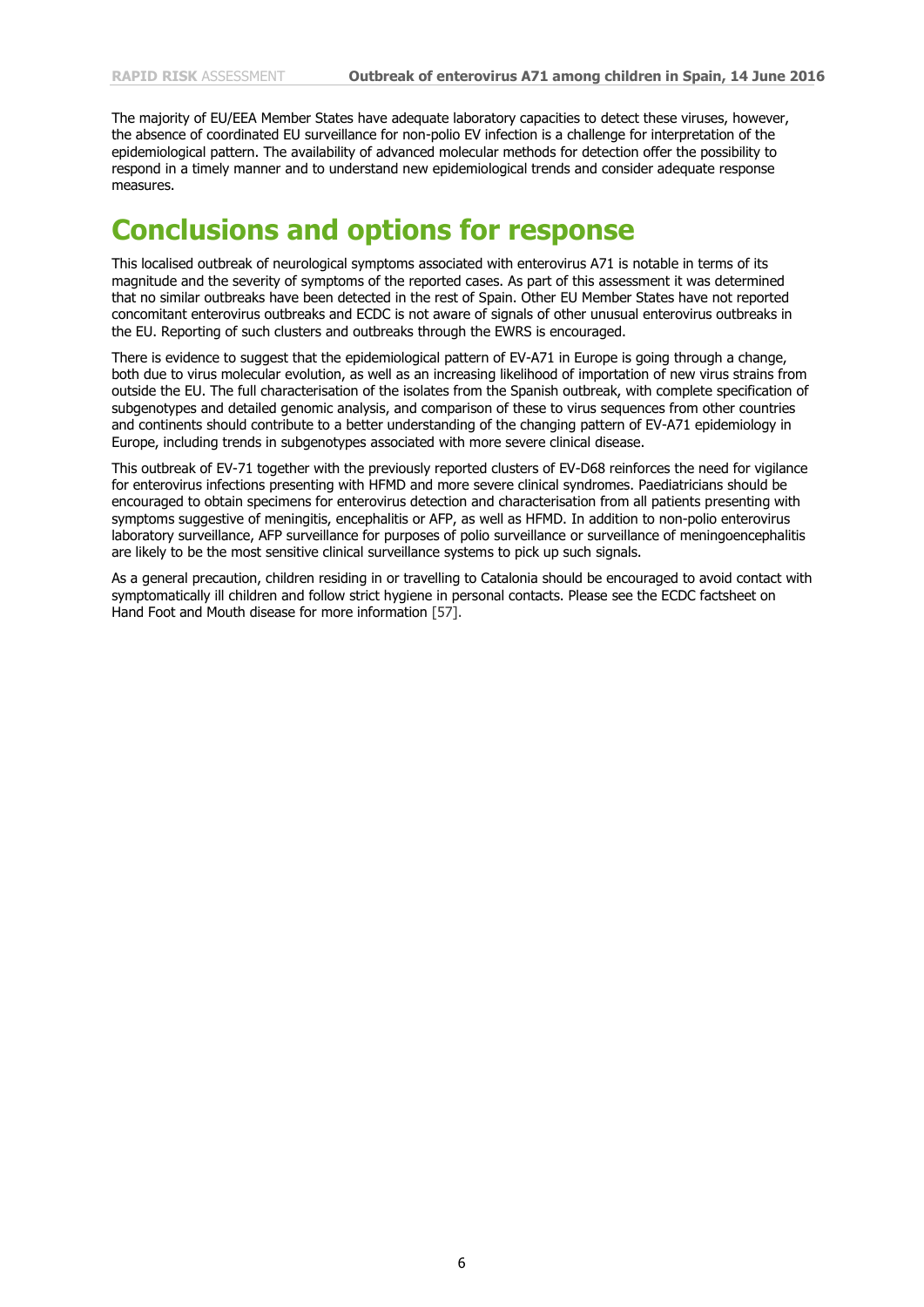### **References**

1. Pallansch M, Roos R. Enteroviruses: Polioviruses, coxsackieviruses, echoviruses, and newer enteroviruses. In: Knipe DM, Howley PM, editors. Fields' virology. 1. 5th ed. Philadelphia, PA 19106, USA: Lippincott Williams & Wilkins; 2007.

2. The Pirbright Institute. The picornavirus pages [Internet]. 2016 [updated 2016 June 7; cited 2016 June 8]. Available from: [http://www.picornaviridae.com/.](http://www.picornaviridae.com/)

3. Schmidt NJ, Lennette EH, Ho HH. An apparently new enterovirus isolated from patients with disease of the central nervous system. The Journal of infectious diseases. 1974 Mar;129(3):304-9.

4. Bessaud M, Razafindratsimandresy R, Nougairede A, Joffret ML, Deshpande JM, Dubot-Peres A, et al. Molecular comparison and evolutionary analyses of VP1 nucleotide sequences of new African human enterovirus 71 isolates reveal a wide genetic diversity. PLoS One. 2014;9(3):e90624.

5. McMinn PC. Recent advances in the molecular epidemiology and control of human enterovirus 71 infection. Current opinion in virology. 2012 Apr;2(2):199-205.

6. Mirand A, Molet L, Hassel C, Peigue-Lafeuille H, Rozenberg F, Bailly J-L, et al. Enterovirus A71 Subgenotype B5, France, 2013. Emerging infectious diseases. 2015;21(4):707.

7. Badran SA, Midgley S, Andersen P, Böttiger B. Clinical and virological features of enterovirus 71 infections in Denmark, 2005 to 2008. Scandinavian journal of infectious diseases. 2011;43(8):642-8.

8. Zhao M, Bai Y, Liu W, Xiao X, Huang Y, Cen S, et al. Immunization of N terminus of enterovirus 71 VP4 elicits cross-protective antibody responses. BMC microbiology. 2013;13:287.

9. Hassel C, Mirand A, Lukashev A, TerletskaiaLadwig E, Farkas A, Schuffenecker I, et al. Transmission patterns of human enterovirus 71 to, from and among European countries, 2003 to 2013. Euro surveillance : bulletin Europeen sur les maladies transmissibles = European communicable disease bulletin. 2015;20(34):30005.

10. Wong SS, Yip CC, Lau SK, Yuen KY. Human enterovirus 71 and hand, foot and mouth disease. Epidemiology and infection. 2010 Aug;138(8):1071-89.

11. Solomon T, Lewthwaite P, Perera D, Cardosa MJ, McMinn P, Ooi MH. Virology, epidemiology, pathogenesis, and control of enterovirus 71. The Lancet Infectious diseases. 2010 Nov;10(11):778-90.

12. Ooi MH, Wong SC, Lewthwaite P, Cardosa MJ, Solomon T. Clinical features, diagnosis, and management of enterovirus 71. The Lancet Neurology. 2010 Nov;9(11):1097-105.

13. Nagy G, Takátsy S, Kukán E, Mihály I, Dömök I. Virological diagnosis of enterovirus type 71 infections: experiences gained during an epidemic of acute CNS diseases in Hungary in 1978. Archives of virology. 1982;71(3):217-27.

14. Lum LC, Wong KT, Lam SK, Chua KB, Goh AY, Lim WL, et al. Fatal enterovirus 71 encephalomyelitis. The Journal of pediatrics. 1998 Dec;133(6):795-8.

15. Komatsu H, Shimizu Y, Takeuchi Y, Ishiko H, Takada H. Outbreak of severe neurologic involvement associated with Enterovirus 71 infection. Pediatric neurology. 1999 Jan;20(1):17-23.

16. Xing W, Liao Q, Viboud C, Zhang J, Sun J, Wu JT, et al. Hand, foot, and mouth disease in China, 2008- 12: an epidemiological study. The Lancet Infectious diseases. 2014 Apr;14(4):308-18.

17. Wang Z, Nicholls JM, Liu F, Wang J, Feng Z, Liu D, et al. Pulmonary and central nervous system pathology in fatal cases of hand foot and mouth disease caused by enterovirus A71 infection. Pathology. 2016 Apr;48(3):267-74.

18. Wang SM, Liu CC. Enterovirus 71: epidemiology, pathogenesis and management. Expert review of antiinfective therapy. 2009 Aug;7(6):735-42.

19. Chung PW, Huang YC, Chang LY, Lin TY, Ning HC. Duration of enterovirus shedding in stool. Journal of microbiology, immunology, and infection = Wei mian yu gan ran za zhi. 2001 Sep;34(3):167-70.

20. Huang MC, Wang SM, Hsu YW, Lin HC, Chi CY, Liu CC. Long-term cognitive and motor deficits after enterovirus 71 brainstem encephalitis in children. Pediatrics. 2006 Dec;118(6):e1785-8.

21. Teoh HL, Mohammad SS, Britton PN, Kandula T, Lorentzos MS, Booy R, et al. Clinical Characteristics and Functional Motor Outcomes of Enterovirus 71 Neurological Disease in Children. JAMA neurology. 2016 Mar 1;73(3):300-7.

22. World Health Organization Western Pacific Region. A guide to clinical management and public health response for hand, foot and mouth disease (HFMD)2011 7 June 2016. Available from:

[http://www.wpro.who.int/publications/docs/GuidancefortheclinicalmanagementofHFMD.pdf.](http://www.wpro.who.int/publications/docs/GuidancefortheclinicalmanagementofHFMD.pdf)

23. de Crom SC, Rossen JW, van Furth AM, Obihara CC. Enterovirus and parechovirus infection in children: a brief overview. European journal of pediatrics. 2016 May 7.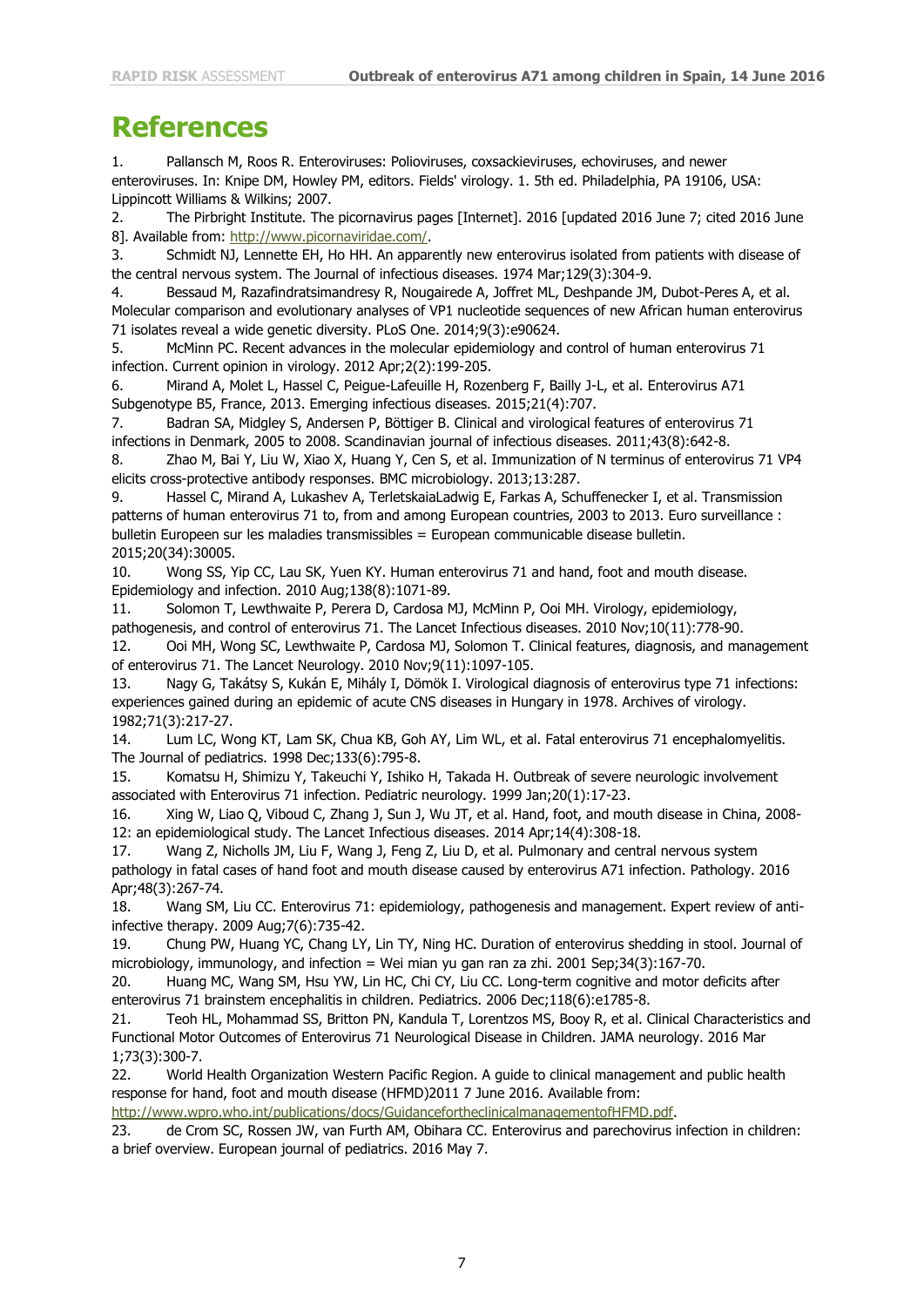24. Nix WA, Oberste MS, Pallansch MA. Sensitive, seminested PCR amplification of VP1 sequences for direct identification of all enterovirus serotypes from original clinical specimens. J Clin Microbiol. 2006 Aug;44(8):2698- 704.

25. Perera D, Podin Y, Akin W, Tan CS, Cardosa MJ. Incorrect identification of recent Asian strains of Coxsackievirus A16 as human enterovirus 71: improved primers for the specific detection of human enterovirus 71 by RT PCR. BMC Infect Dis. 2004 May 4;4:11.

26. Zhu FC, Meng FY, Li JX, Li XL, Mao QY, Tao H, et al. Efficacy, safety, and immunology of an inactivated alum-adjuvant enterovirus 71 vaccine in children in China: a multicentre, randomised, double-blind, placebocontrolled, phase 3 trial. Lancet. 2013 Jun 8;381(9882):2024-32.

27. Li L, Yin H, An Z, Feng Z. Considerations for developing an immunization strategy with enterovirus 71 vaccine. Vaccine. 2015 Feb 25;33(9):1107-12.

28. Chong P, Liu CC, Chow YH, Chou AH, Klein M. Review of enterovirus 71 vaccines. Clinical infectious diseases : an official publication of the Infectious Diseases Society of America. 2015 Mar 1;60(5):797-803. 29. Chang LY, Huang LM, Gau SS, Wu YY, Hsia SH, Fan TY, et al. Neurodevelopment and cognition in

children after enterovirus 71 infection. The New England journal of medicine. 2007 Mar 22;356(12):1226-34. 30. Ooi MH, Wong SC, Mohan A, Podin Y, Perera D, Clear D, et al. Identification and validation of clinical predictors for the risk of neurological involvement in children with hand, foot, and mouth disease in Sarawak. BMC Infect Dis. 2009;9:3.

31. Owatanapanich S, Wutthanarungsan R, Jaksupa W, Thisyakorn U. Risk Factors for Severe Hand, Foot and Mouth Disease. The Southeast Asian journal of tropical medicine and public health. 2015 May;46(3):449-59. 32. Long L, Xu L, Xiao Z, Hu S, Luo R, Wang H, et al. Neurological complications and risk factors of cardiopulmonary failure of EV-A71-related hand, foot and mouth disease. Sci Rep. 2016;6:23444.

33. Verboon-Maciolek MA, Krediet TG, van Loon AM, Kaan J, Galama JM, Gerards LJ, et al. Epidemiological survey of neonatal non-polio enterovirus infection in the Netherlands. J Med Virol. 2002 Feb;66(2):241-5. 34. Witso E, Palacios G, Cinek O, Stene LC, Grinde B, Janowitz D, et al. High prevalence of human enterovirus a infections in natural circulation of human enteroviruses. J Clin Microbiol. 2006 Nov;44(11):4095-

100.

35. Byington CL, Taggart EW, Carroll KC, Hillyard DR. A polymerase chain reaction-based epidemiologic investigation of the incidence of nonpolio enteroviral infections in febrile and afebrile infants 90 days and younger. Pediatrics. 1999 Mar;103(3):E27.

36. Yang B, Wu P, Wu JT, Lau EH, Leung GM, Yu H, et al. Seroprevalence of Enterovirus 71 Antibody Among Children in China: A Systematic Review and Meta-analysis. Pediatr Infect Dis J. 2015 Dec;34(12):1399- 406.

37. Kung SH, Wang SF, Huang CW, Hsu CC, Liu HF, Yang JY. Genetic and antigenic analyses of enterovirus 71 isolates in Taiwan during 1998–2005. Clinical microbiology and infection. 2007;13(8):782-7.

38. Sanders S, Herrero L, McPhie K, Chow S, Craig M, Dwyer D, et al. Molecular epidemiology of enterovirus 71 over two decades in an Australian urban community. Archives of virology. 2006;151(5):1003-13.

39. Shih S-R, Ho M-S, Lin K-H, Wu S-L, Chen Y-T, Wu C-N, et al. Genetic analysis of enterovirus 71 isolated from fatal and non-fatal cases of hand, foot and mouth disease during an epidemic in Taiwan, 1998. Virus research. 2000;68(2):127-36.

40. Zhang Y, Tan X-J, Wang H-Y, Yan D-M, Zhu S-L, Wang D-Y, et al. An outbreak of hand, foot, and mouth disease associated with subgenotype C4 of human enterovirus 71 in Shandong, China. Journal of clinical virology. 2009;44(4):262-7.

41. Mirand A, Schuffenecker I, Henquell C, Billaud G, Jugie G, Falcon D, et al. Phylogenetic evidence for a recent spread of two populations of human enterovirus 71 in European countries. Journal of General Virology. 2010;91(9):2263-77.

42. Wang Y-r, Sun L-l, Xiao W-l, Chen L-y, Wang X-f, Pan D-m. Epidemiology and clinical characteristics of hand foot, and mouth disease in a Shenzhen sentinel hospital from 2009 to 2011. BMC infectious diseases. 2013;13(1):1.

43. Schuffenecker I, Mirand A, Antona D, Henquell C, Chomel J-J, Archimbaud C, et al. Epidemiology of human enterovirus 71 infections in France, 2000–2009. Journal of Clinical Virology. 2011;50(1):50-6.

44. Vallet S, Legrand-Quillien M-C, Dailland T, Podeur G, Gouriou S, Schuffenecker I, et al. Fatal case of enterovirus 71 infection, France, 2007. Emerg Infect Dis. 2009;15(11):1837-40.

45. Schuffenecker I, Henquell C, Mirand A, Coste-Burel M, Marque-Juillet S, Desbois D, et al. New introductions of enterovirus 71 subgenogroup C4 strains, France, 2012. Emerging infectious diseases. 2014;20(8):1343-6.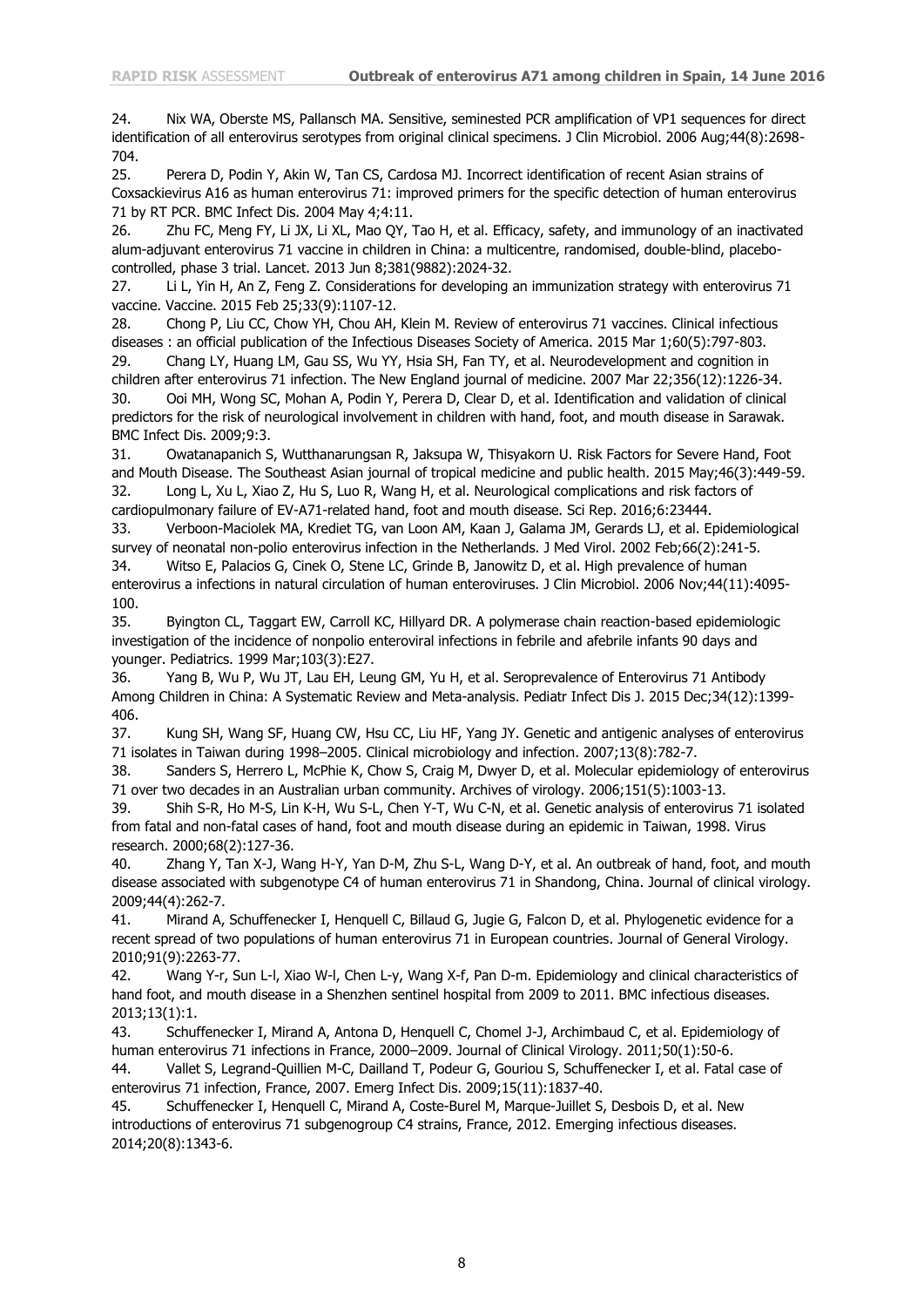46. Bible JM, Iturriza-Gomara M, Megson B, Brown D, Pantelidis P, Earl P, et al. Molecular epidemiology of human enterovirus 71 in the United Kingdom from 1998 to 2006. Journal of clinical microbiology. 2008;46(10):3192-200.

47. Tee KK, Lam TT, Chan YF, Bible JM, Kamarulzaman A, Tong CY, et al. Evolutionary genetics of human enterovirus 71: origin, population dynamics, natural selection, and seasonal periodicity of the VP1 gene. Journal of virology. 2010 Apr;84(7):3339-50.

48. Huang S-W, Hsu Y-W, Smith DJ, Kiang D, Tsai H-P, Lin K-H, et al. Reemergence of enterovirus 71 in 2008 in taiwan: dynamics of genetic and antigenic evolution from 1998 to 2008. Journal of clinical microbiology. 2009;47(11):3653-62.

49. Herrero LJ, Lee CS, Hurrelbrink RJ, Chua BH, Chua KB, McMinn PC. Molecular epidemiology of enterovirus 71 in peninsular Malaysia, 1997-2000. Arch Virol. 2003 Jul;148(7):1369-85.

50. Chumakov M, Voroshilova M, Shindarov L, Lavrova I, Gracheva L, Koroleva G, et al. Enterovirus 71 isolated from cases of epidemic poliomyelitis-like disease in Bulgaria. Archives of virology. 1979;60(3-4):329-40. 51. Akhmadishina LV, Govorukhina MV, Kovalev EV, Nenadskaya SA, Ivanova OE, Lukashev AN. Enterovirus

A71 Meningoencephalitis Outbreak, Rostov-on-Don, Russia, 2013. Emerg Infect Dis. 2015 Aug;21(8):1440-3. 52. van der Sanden S, Koopmans M, Uslu G, van der Avoort H, Virology DWGfC. Epidemiology of

enterovirus 71 in the Netherlands, 1963 to 2008. Journal of clinical microbiology. 2009;47(9):2826-33. 53. Kapusinszky B, Szomor KN, Farkas Á, Takács M, Berencsi G. Detection of non-polio enteroviruses in Hungary 2000–2008 and molecular epidemiology of enterovirus 71, coxsackievirus A16, and echovirus 30. Virus genes. 2010;40(2):163-73.

54. Poelman R, Schuffenecker I, Van Leer-Buter C, Josset L, Niesters HG, Lina B, et al. European surveillance for enterovirus D68 during the emerging North-American outbreak in 2014. Journal of clinical virology : the official publication of the Pan American Society for Clinical Virology. 2015 Oct;71:1-9.

55. Departament de Salut of Catalunya. 22 infants ingressats amb afectacions neurològiques agudes per enterovirus 2016. Available from: [http://salutweb.gencat.cat/ca/actualitatnw/nota-premsa/?id=292589.](http://salutweb.gencat.cat/ca/actualitatnw/nota-premsa/?id=292589)

56. Departament de Salut of Catalunya. Quadres neurològics aguts per enterovirus en població pediàtrica 2016. Available from:

[http://salutweb.gencat.cat/web/.content/home/canalsalut/enterovirus/protoenterovirus.pdf.](http://salutweb.gencat.cat/web/.content/home/canalsalut/enterovirus/protoenterovirus.pdf)

57. European Centre for Disease Prevention and Control. Factsheet Hand foot and mouth disease for the general public [Internet]. 2016 [cited 2016 8 June]. Available from:

[http://ecdc.europa.eu/en/healthtopics/hand\\_foot\\_and\\_mouth\\_disease/Pages/factsheet\\_general\\_public.aspx.](http://ecdc.europa.eu/en/healthtopics/hand_foot_and_mouth_disease/Pages/factsheet_general_public.aspx) 58. Diedrich S, Weinbrecht A, Schreier E. Seroprevalence and molecular epidemiology of enterovirus 71 in Germany. Archives of virology. 2009;154(7):1139-42.

59. Ortner B, Huang CW, Schmid D, Mutz I, Wewalka G, Allerberger F, et al. Epidemiology of enterovirus types causing neurological disease in Austria 1999–2007: detection of clusters of echovirus 30 and enterovirus 71 and analysis of prevalent genotypes. Journal of medical virology. 2009;81(2):317-24.